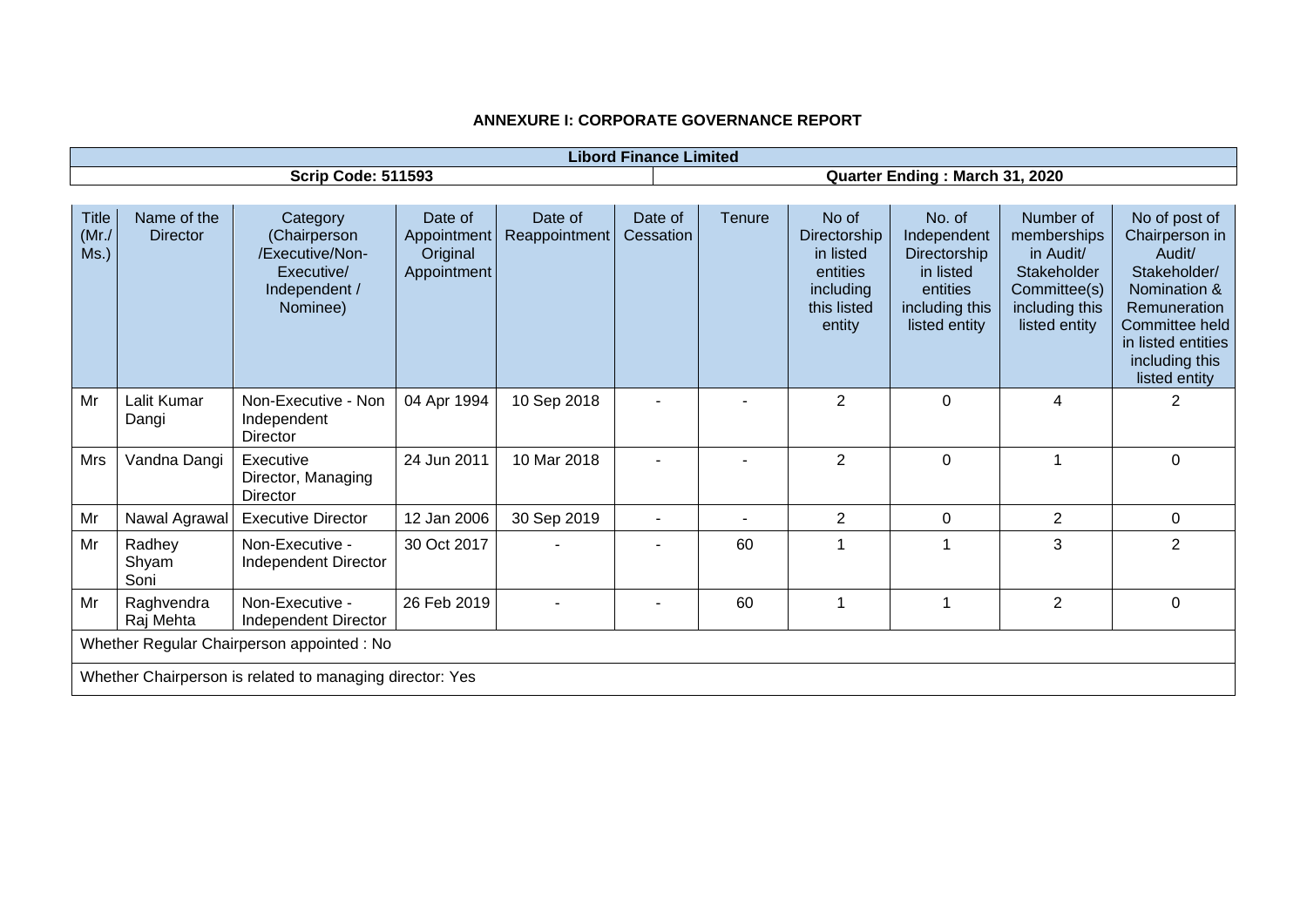| .<br>Libord -     | <b>Finance Limited</b> |
|-------------------|------------------------|
| 511593            | <b>March 31, 2020</b>  |
| Scrip             | Endina                 |
| Code <sup>-</sup> | Quarter                |

| <b>II. Composition of Committees</b> |                                                          |                     |                   |  |  |  |
|--------------------------------------|----------------------------------------------------------|---------------------|-------------------|--|--|--|
|                                      | <b>Audit Committee</b>                                   |                     |                   |  |  |  |
|                                      | Whether Regular Chairperson appointed: No                |                     |                   |  |  |  |
| Name of Committee Members            | Category                                                 | Date of Appointment | Date of Cessation |  |  |  |
| Mr. Radhey Shyam Soni                | Non-Executive - Independent Director, Chairperson        | 31 Jan 2018         |                   |  |  |  |
| Mr. Lalit Kumar Dangi                | Non-Executive - Non Independent Director, Member         | 27 Jun 2001         |                   |  |  |  |
| Mr. Raghvendra Raj Mehta             | Non-Executive - Independent Director, Member             | 27 May 2019         | $\blacksquare$    |  |  |  |
|                                      | <b>Nomination &amp; Remuneration Committee</b>           |                     |                   |  |  |  |
|                                      | Whether Regular Chairperson appointed: No                |                     |                   |  |  |  |
| Name of Committee Members            | Category                                                 | Date of Appointment | Date of Cessation |  |  |  |
| Mr. Radhey Shyam Soni                | Non-Executive - Independent Director, Chairperson        | 22 Jan 2018         |                   |  |  |  |
| Mr. Lalit Kumar Dangi                | Non-Executive - Non Independent Director, Member         | 27 Jun 2001         |                   |  |  |  |
| Mr. Raghvendra Raj Mehta             | Non-Executive - Independent Director, Member             | 14 Aug 2019         |                   |  |  |  |
|                                      | <b>Stakeholder's Relationship Committee</b>              |                     |                   |  |  |  |
|                                      | Whether Regular Chairperson appointed: No                |                     |                   |  |  |  |
| Name of Committee Members            | Category                                                 | Date of Appointment | Date of Cessation |  |  |  |
| Mr. Lalit Kumar Dangi                | Non-Executive - Non Independent Director,<br>Chairperson | 10 Dec 2015         |                   |  |  |  |
| Mr. Nawal Agrawal                    | <b>Executive Director, Member</b>                        | 10 Dec 2015         |                   |  |  |  |
| Mr. Radhey Shyam Soni                | Non-Executive - Independent Director, Member             | 01 Apr 2019         |                   |  |  |  |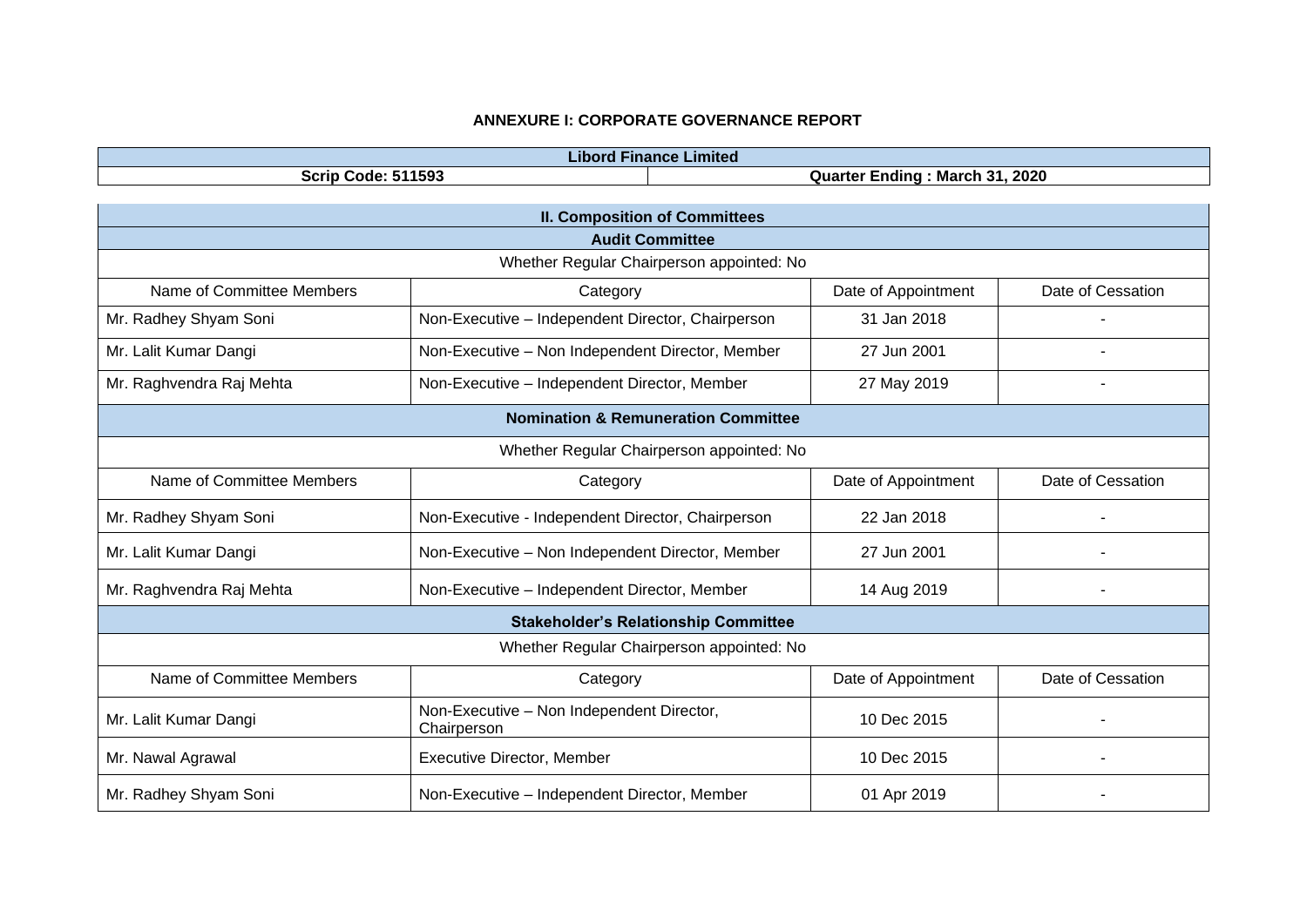| .<br>Limitec<br>-inance<br>Libord |                                                      |  |  |  |
|-----------------------------------|------------------------------------------------------|--|--|--|
| 1593<br>SCrip<br>Code.            | 2020<br>94<br>.<br><b>March</b><br>Quarter<br>:ndinc |  |  |  |

|                                                        | III. Meeting of Board of Directors                     |                                                   |                                |                                               |                                                           |  |  |
|--------------------------------------------------------|--------------------------------------------------------|---------------------------------------------------|--------------------------------|-----------------------------------------------|-----------------------------------------------------------|--|--|
| Date(s) of Meeting (if any) in<br>the previous quarter | Date(s) of Meeting (if any)<br>in the relevant quarter | Whether requirement<br>of Quorum met<br>(details) | Number of Directors<br>present | Number of<br>Independent<br>Directors present | Maximum gap<br>between any two<br>consecutive<br>meetings |  |  |
| 14 Nov 2019                                            |                                                        | Yes                                               |                                |                                               |                                                           |  |  |
|                                                        | 4 Feb 2020                                             | Yes                                               |                                |                                               |                                                           |  |  |

|                                  | <b>IV. Meeting of Committees</b> |                |                  |                  |                       |                      |  |
|----------------------------------|----------------------------------|----------------|------------------|------------------|-----------------------|----------------------|--|
| Name of Committee                | Date(s) of meeting of            | Whether        | Number of        | Number of        | Date(s) of meeting of | Maximum gap          |  |
|                                  | the committee in the             | requirement of | <b>Directors</b> | Independent      | the committee in the  | between any two      |  |
|                                  | relevant quarter                 | Quorum met     | present          | <b>Directors</b> | previous quarter      | consecutive meetings |  |
|                                  |                                  | (details)      |                  | present          |                       | (in number of days)  |  |
| <b>Audit Committee</b>           |                                  | Yes            |                  |                  | 14 Nov 2019           | 91                   |  |
| <b>Stakeholders Relationship</b> |                                  | Yes            |                  |                  | 16 Dec 2019           | 31                   |  |
| Committee                        |                                  |                |                  |                  |                       |                      |  |
| <b>Audit Committee</b>           | 4 Feb 2020                       | Yes            |                  |                  |                       | 49                   |  |
| <b>Stakeholders Relationship</b> | 8 Feb 2020                       | Yes            |                  |                  |                       |                      |  |
| Committee                        |                                  |                |                  |                  |                       |                      |  |

|                                                         | <b>V. Related Party Transactions</b> |                                             |
|---------------------------------------------------------|--------------------------------------|---------------------------------------------|
| Subject                                                 | Compliance status                    | If status is "No" details of non-compliance |
|                                                         | (Yes/No/NA)                          |                                             |
| Whether prior approval of audit committee obtained      | Yes                                  |                                             |
| Whether shareholder approval obtained for material RPT  | ΝA                                   |                                             |
| Whether details of RPT entered into pursuant to omnibus | <b>NA</b>                            |                                             |
| approval have been reviewed by Audit Committee          |                                      |                                             |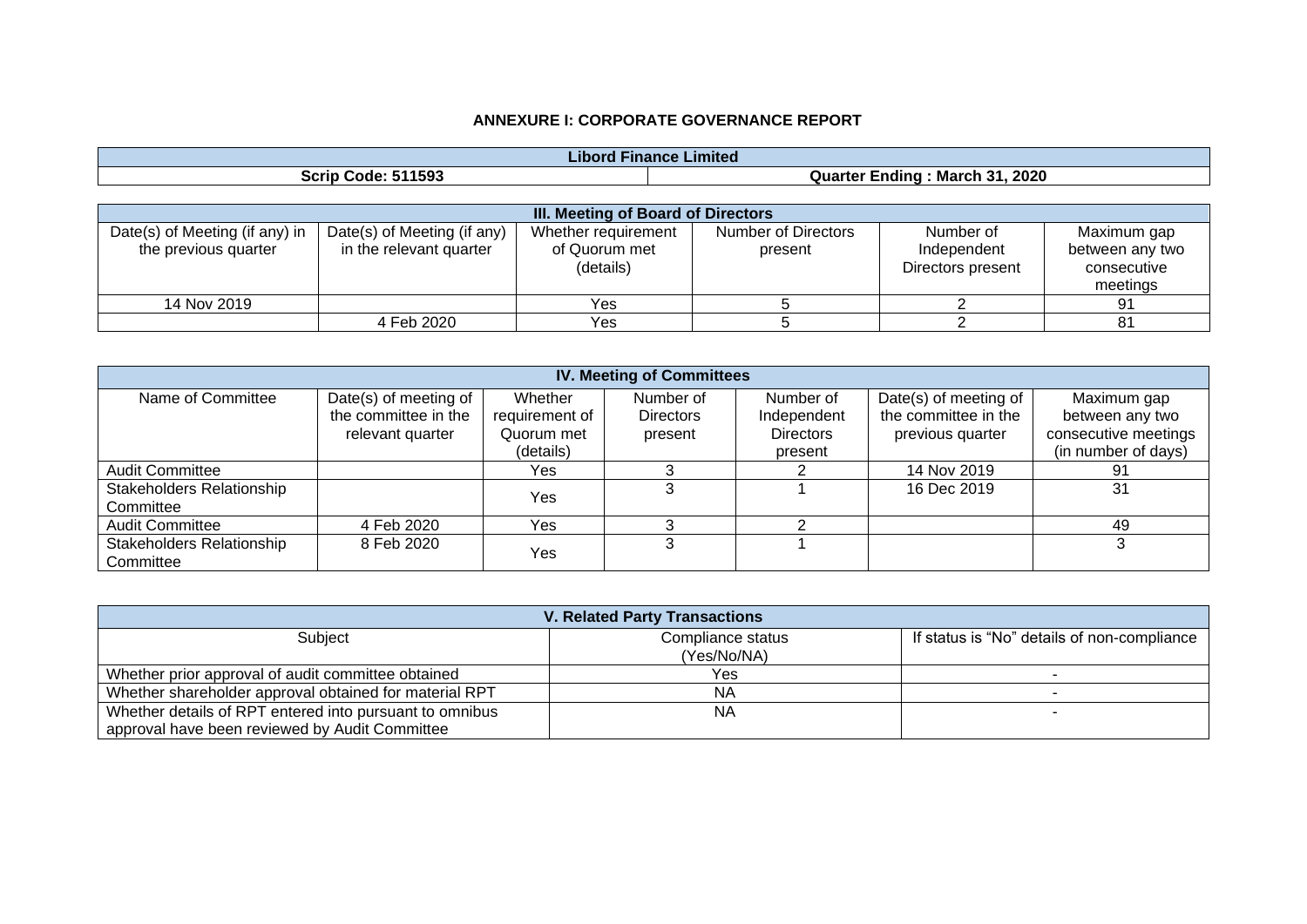| Libord.                   | Finance Limited                                            |
|---------------------------|------------------------------------------------------------|
| <b>Scrip Code: 511593</b> | 2020<br>- 21<br>March 31<br>Quarter<br><sup>.</sup> Endina |

|     | <b>VI. Affirmations</b>                                                                                                                                                                    |                                                   |  |  |
|-----|--------------------------------------------------------------------------------------------------------------------------------------------------------------------------------------------|---------------------------------------------------|--|--|
| Sr. | <b>Subject</b>                                                                                                                                                                             | <b>Compliance Status</b>                          |  |  |
| 1.  | The composition of board of directors is in terms of SEBI (Listing obligations and disclosure requirements) Regulations, 2015                                                              | Yes                                               |  |  |
| 2.  | The composition of audit committee is in terms of SEBI (Listing obligations and disclosure requirements) Regulations, 2015                                                                 | Yes                                               |  |  |
| 3.  | The composition of the nomination and remuneration committee is in terms of SEBI (Listing obligations and disclosure<br>requirements) Regulations, 2015                                    | Yes                                               |  |  |
| 4.  | The composition of the stakeholders relationship committee is in terms of SEBI (Listing obligations and disclosure<br>requirements) Regulations, 2015                                      | <b>Yes</b>                                        |  |  |
| 5.  | The composition of the risk management committee is in terms of SEBI (Listing obligations and disclosure requirements)<br>Regulations, 2015                                                | <b>NA</b>                                         |  |  |
| 6.  | The committee members have been made aware of their powers, role and responsibilities as specified in of SEBI (Listing)<br>obligations and disclosure requirements) Regulations, 2015      | <b>Yes</b>                                        |  |  |
| 7.  | The meetings of the board of directors and the above committees have been conducted in the manner as specified SEBI<br>(Listing obligations and disclosure requirements) Regulations, 2015 | <b>Yes</b>                                        |  |  |
| 8.  | This report and/or the report submitted in the previous quarter has been placed before board of directors                                                                                  | Yes                                               |  |  |
|     |                                                                                                                                                                                            | <b>For Libord Finance Limited</b>                 |  |  |
|     | Sd/-                                                                                                                                                                                       |                                                   |  |  |
|     |                                                                                                                                                                                            | Lakhan Dargad                                     |  |  |
|     |                                                                                                                                                                                            | <b>Company Secretary &amp; Compliance Officer</b> |  |  |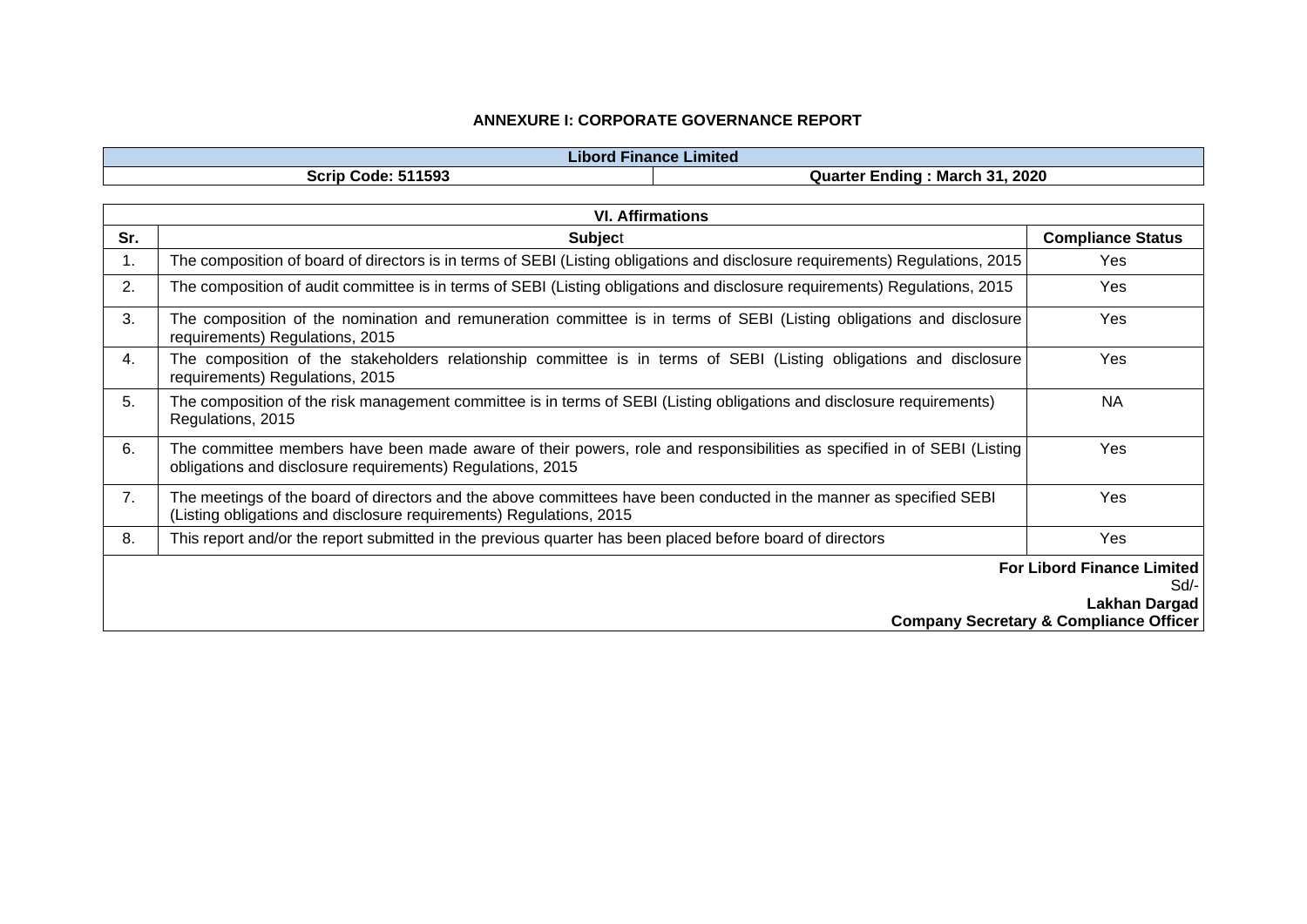**Libord Finance Limited**

**Scrip Code: 511593 Quarter Ending : March 31, 2020**

|     | I. Disclosure on website in terms of Listing Regulations                                                                                                                                 |                                    |
|-----|------------------------------------------------------------------------------------------------------------------------------------------------------------------------------------------|------------------------------------|
| Sr. | <b>Item</b>                                                                                                                                                                              | <b>Compliance</b><br><b>Status</b> |
|     | As per regulation 46(2) of the LODR                                                                                                                                                      |                                    |
| 1.  | Details of business                                                                                                                                                                      | Yes                                |
| 2.  | Terms and conditions of appointment of independent directors                                                                                                                             | Yes                                |
| 3.  | Composition of various committees of board of directors                                                                                                                                  | Yes                                |
| 4.  | Code of conduct of board of directors and senior management personnel                                                                                                                    | Yes                                |
| 5.  | Details of establishment of vigil mechanism or whistle blower policy                                                                                                                     | Yes                                |
| 6.  | Criteria of making payments to non-executive directors                                                                                                                                   | Yes                                |
| 7.  | Policy on dealing with related party transactions                                                                                                                                        | Yes                                |
| 8.  | Policy for determining material subsidiaries                                                                                                                                             | <b>NA</b>                          |
| 9.  | Details of familiarization programmes imparted to independent directors                                                                                                                  | Yes                                |
| 10. | Contact information of the designated officials of the listed entity who are responsible for assisting and handling investor grievances                                                  | Yes                                |
| 11. | Email address for grievance redressal and other relevant details                                                                                                                         | Yes                                |
| 12. | <b>Financial results</b>                                                                                                                                                                 | Yes                                |
| 13. | Shareholding pattern                                                                                                                                                                     | Yes                                |
| 14. | Details of agreements entered into with the media companies and/or their associates                                                                                                      | Yes                                |
| 15. | Schedule of analyst or institutional investor meet and presentations made by the listed entity to analyst or institutional investors<br>simultaneously with submission to stock exchange | <b>NA</b>                          |
| 16. | New name and the old name of the listed entity                                                                                                                                           | <b>NA</b>                          |
| 17. | Advertisements as per regulation 47(1)                                                                                                                                                   | Yes                                |
| 18. | Credit rating or revision in credit rating obtained                                                                                                                                      | <b>NA</b>                          |
| 19. | Separate audited financial statements of each subsidiary of the listed entity in respect of a relevant financial year                                                                    | <b>NA</b>                          |
| 20. | Whether the company has provided information under separate section on its website as per Regulation 46 (2)                                                                              | Yes                                |
| 21. | Materiality Policy as per Regulation 30                                                                                                                                                  | Yes                                |
| 22. | Dividend Distribution Policy as per Regulation 43A (as applicable)                                                                                                                       | <b>NA</b>                          |
| 23. | It is certified that these contents on the website of the listed entity are correct                                                                                                      |                                    |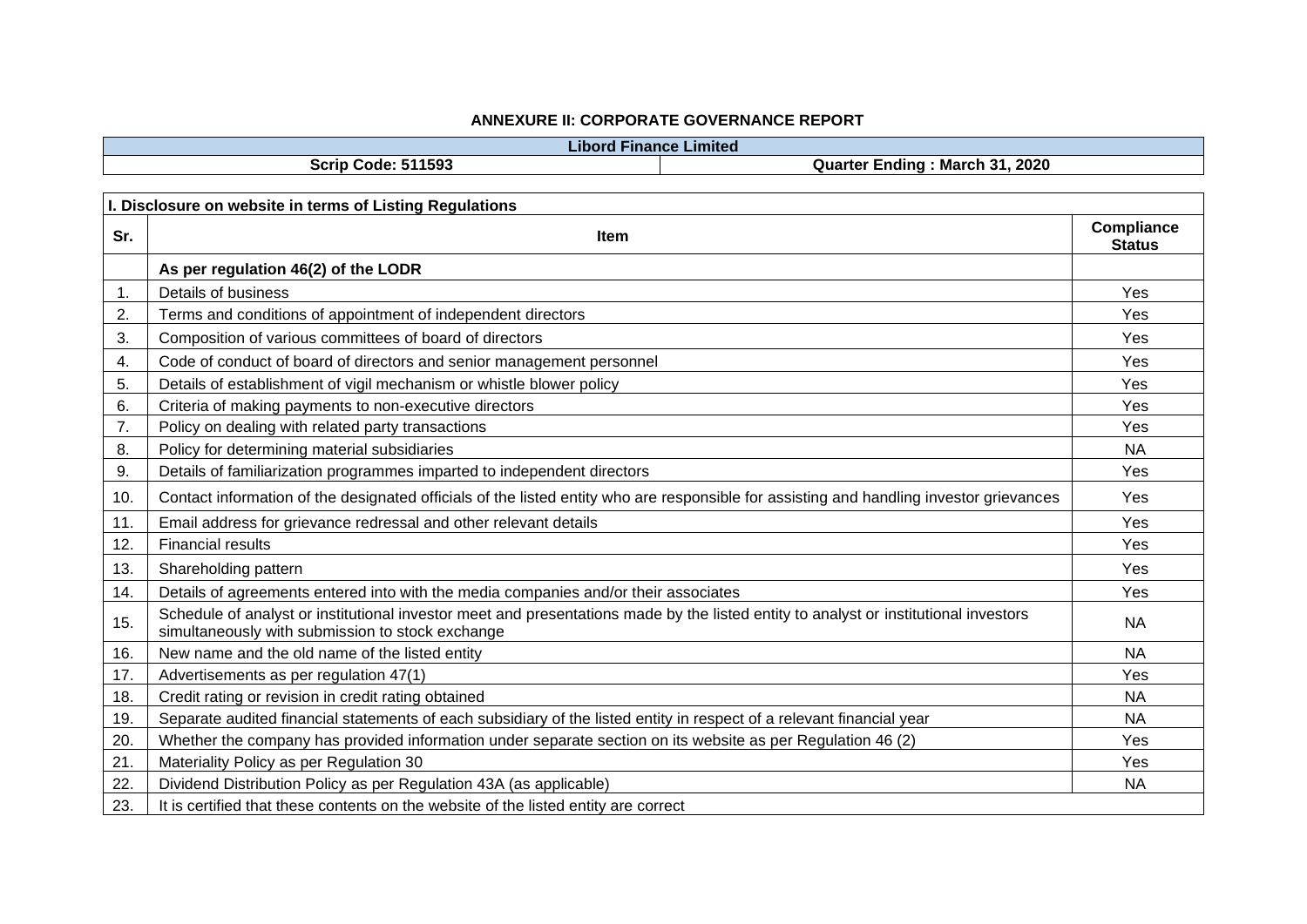| Libord                     | Finance Limited                              |
|----------------------------|----------------------------------------------|
| 511593<br>Scrip (<br>Code: | . 2020<br>-31.<br>March<br>Quarter<br>Endina |
|                            |                                              |

| Sr. | <b>Subject</b>                                                                                                       | <b>Regulation Number</b>     | Compliance<br><b>Status</b> |
|-----|----------------------------------------------------------------------------------------------------------------------|------------------------------|-----------------------------|
| 1.  | Independent director(s) have been appointed in terms of specified criteria of 'independence'<br>and/or 'eligibility' | $16(1)(b)$ & $25(6)$         | Yes                         |
| 2.  | Board composition                                                                                                    | $17(1)$ , $17(1A)$ & $17(B)$ | Yes                         |
| 3.  | Meeting of Board of directors                                                                                        | 17(2)                        | Yes                         |
| 4.  | Quorum of Board meeting                                                                                              | 17(2A)                       | Yes                         |
| 5.  | <b>Review of Compliance Reports</b>                                                                                  | 17(3)                        | Yes                         |
| 6.  | Plans for orderly succession for appointments                                                                        | 17(4)                        | Yes                         |
| 7.  | Code of Conduct                                                                                                      | 17(5)                        | Yes                         |
| 8.  | Fees/compensation                                                                                                    | 17(6)                        | <b>NA</b>                   |
| 9.  | Minimum Information                                                                                                  | 17(7)                        | Yes                         |
| 10. | <b>Compliance Certificate</b>                                                                                        | 17(8)                        | Yes                         |
| 11. | Risk Assessment & Management                                                                                         | 17(9)                        | Yes                         |
| 12. | Performance Evaluation of Independent Directors                                                                      | 17(10)                       | Yes                         |
| 13. | Recommendation of Board                                                                                              | 17(11)                       | Yes                         |
| 14. | Maximum number of Directorships                                                                                      | <b>17A</b>                   | Yes                         |
| 15. | <b>Composition of Audit Committee</b>                                                                                | 18(1)                        | Yes                         |
| 16. | Meeting of Audit Committee                                                                                           | 18(2)                        | Yes                         |
| 17. | Composition of nomination & remuneration committee                                                                   | $19(1)$ & $(2)$              | Yes                         |
| 18. | Quorum of Nomination and Remuneration Committee meeting                                                              | 19(2A)                       | Yes                         |
| 19. | Meeting of Nomination and Remuneration Committee                                                                     | 19(3A)                       | Yes                         |
| 20. | Composition of Stakeholder Relationship Committee                                                                    | 20(1), 20(2) & 20(3)         | Yes                         |
| 21. | Meeting of Stakeholders Relationship Committee                                                                       | 20(3A)                       | Yes                         |
| 22. | Composition and role of risk management committee                                                                    | 21(1), (2), (3), (4)         | <b>NA</b>                   |
| 23. | Meeting of Risk Management Committee                                                                                 | 21(3A)                       | <b>NA</b>                   |
| 24. | Vigil Mechanism                                                                                                      | 22                           | Yes                         |